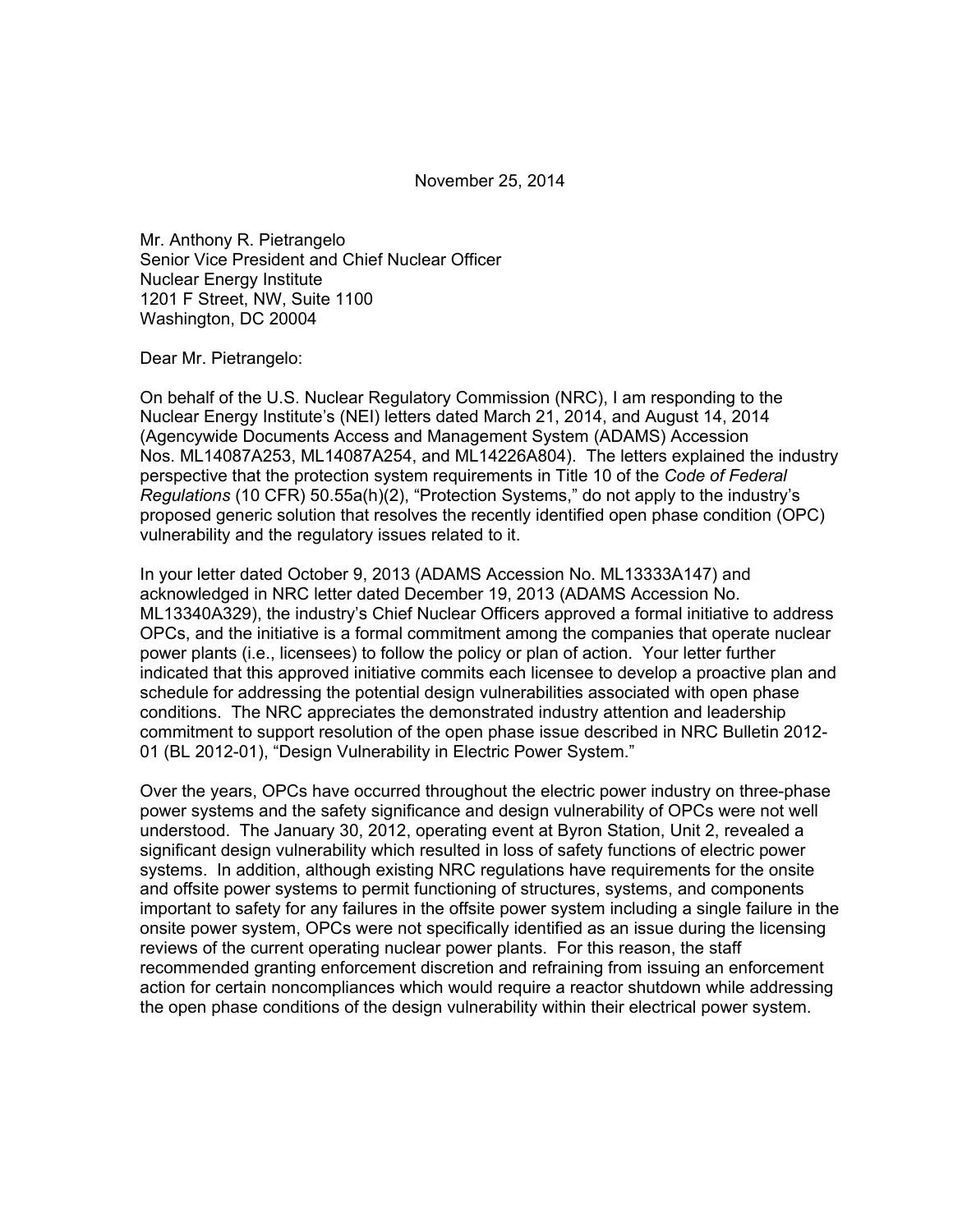#### A. Pietrangelo  $-2 -$

At Byron Unit 2, both offsite and onsite electric power systems were unable to perform their intended safety functions (i.e., to provide electric power to the engineered safety buses with sufficient capacity and capability to permit functioning of structures, systems, and components important to safety). The staff determined that a design-basis event concurrent with an OPC would likely have resulted in the plant exceeding criteria specified in 10 CFR 50.46, "Acceptance criteria for emergency core cooling systems for light-water nuclear power reactors." NRC's Accident Sequence Precursor analysis for the Byron event indicated the risk, Conditional Core Damage Probability (CCDP), as  $1 \times 10^{-4}$ . Based on the Byron event and additional operating experience at other nuclear power plants to-date, the staff determined that OPC is a credible event of safety significance and must be considered in the electric power system design for nuclear power plants.

Specifically, the electric power system design requirements for nuclear power plants are provided in 10 CFR Part 50, Appendix A, "General Design Criteria for Nuclear Power Plants," General Design Criterion (GDC) 17, or the principal design criteria specified in the updated final safety analysis report for the specific nuclear power plant, 10 CFR 50.55a(h)(2) or 10 CFR 50.55a(h)(3), and plant Technical Specifications (TS).

In its most recent proposal, the industry addressed the OPC vulnerability with a new open phase isolation system (OPIS). The new OPIS will generally consist of a non-Class 1E sensor located on the non-Class 1E transmission circuit that connects a transformer to the transmission system and a non-Class relay that utilizes custom protection logic. When an OPC is detected the OPIS will annunciate an alarm in the Main Control Room and isolate the faulted power circuit consistent with the performance criteria contained in the Industry OPC Initiative. For a design basis event coupled with an OPC, the staff notes that the capability of the onsite power system to permit functioning of structures, systems, and components (SSCs) may depend on successful operation of OPIS.

The proposed Industry OPIS solution must fully address GDC 17 or the principal design criteria specified in the updated final safety analysis report for the specific nuclear power plant. GDC 17 states, in part:

An onsite electric power system and an offsite electric power system shall be provided to permit functioning of structures, systems, and components important to safety. The safety function for each system (assuming the other system is not functioning) shall be to provide sufficient capacity and capability to assure that (1) specified acceptable fuel design limits and design conditions of the reactor coolant pressure boundary are not exceeded as a result of anticipated operational occurrences, and (2) the core is cooled and containment integrity and other vital functions are maintained in the event of postulated accidents…….

Electric power from the transmission network to the onsite electric distribution system shall be supplied by two physically independent circuits (not necessarily on separate rights of way) designed and located so as to minimize to the extent practical the likelihood of their simultaneous failure under operating and postulated accident and environmental conditions.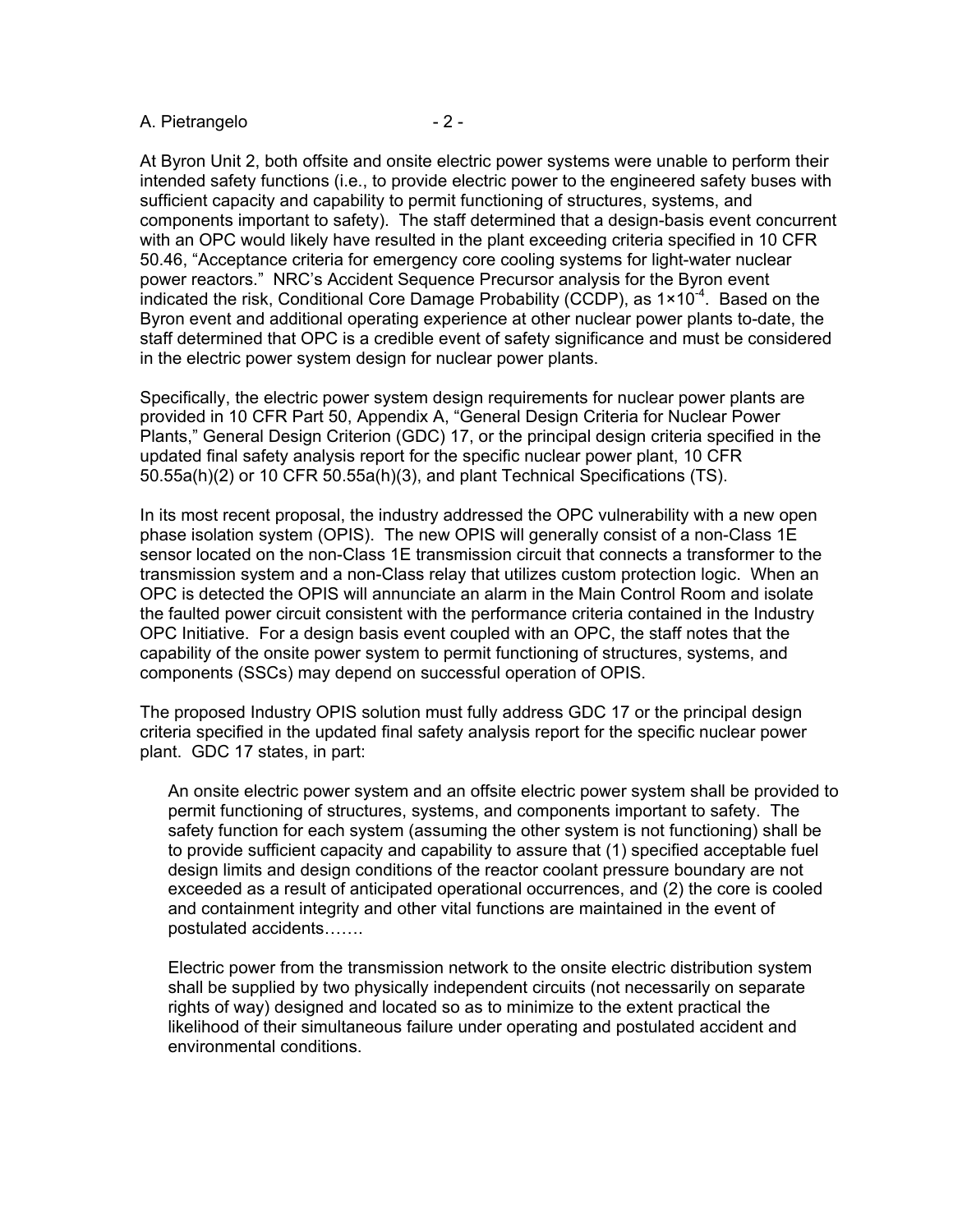# A. Pietrangelo  $-3 -$

Each of these circuits shall be designed to be available in sufficient time following a loss of all onsite alternating current power supplies and the other off-site electric power circuit, to assure that specified acceptable fuel design limits and design conditions of the reactor coolant pressure boundary are not exceeded. One of these circuits shall be designed to be available within a few seconds following a loss-of-coolant accident to assure that core cooling, containment integrity and other vital safety functions are maintained.

Provisions shall be included to minimize the probability of losing electric power from any of the remaining supplies as a result of, or coincident with, the loss of power generated by the nuclear power unit, the loss of power from the transmission network, or the loss of power from the on-site electric power supplies.

As currently proposed, the staff notes that any failure of the OPIS to detect and isolate an OPC would preclude the remaining power sources from being available and may impede the proper operation of engineered safety features (ESF). The industry states that the OPIS typically needs to be installed on the non-Class 1E because the OPC cannot be reliably detected on the Class 1E buses. As a result of designing the OPIS for the non-Class1E buses, the industry asserts that the OPIS should not be considered part of the protection system described in 10 CFR 50.55a(h)(2), Institute of Electrical and Electronics Engineers (IEEE) Std. 279-1971, or IEEE Std. 603-1991. The industry conclusion is based on its analysis that the proposed OPIS system:

- does not sense and command features of the reactor trip system.
- does not generate signals or actuate ESF.
- does not provide power to any of the engineered safety features system actuation devices.
- is separate from the Class 1E degraded and loss of voltage protection systems.
- is located on connections to the station switchyard, switchyard transmission lines, or the transmission network which, as discussed in IEEE Std. 308-1974, are excluded from the Class 1E power systems.

The industry's analysis, however, focuses mainly on the regulatory requirements that apply to the limited functions of the proposed OPIS without fully addressing GDC 17. As a comparison, the function of OPIS is similar to the loss of voltage relays and degraded voltage relays installed on the Class 1E buses at all operating power plants. The safety function of these relays is to isolate a degraded GDC 17 power source in order to permit the remaining power source(s) to perform their safety function(s).

In addition, as stated in IEEE Std. 308-2001, "Criteria for Class 1E Power Systems for Nuclear Power Generating Stations," (Regulatory Guide 1.32), Section 4.5, "Power Quality," the variations of voltage, frequency, and waveform (including the effects of harmonic distortion) in the Class 1E power systems during any mode of plant operation shall not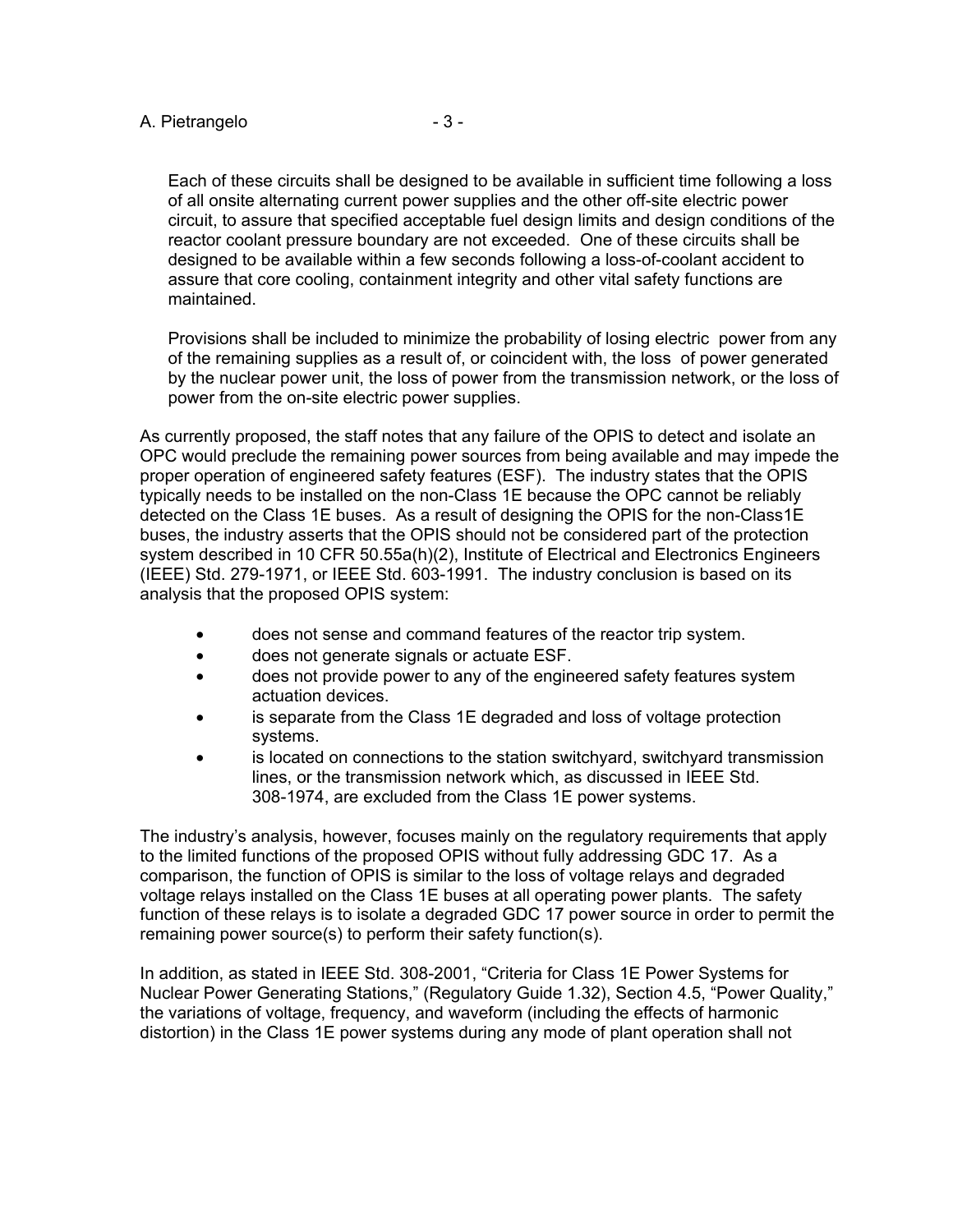# A. Pietrangelo  $-4 -$

degrade the performance of any safety system load below an acceptable level. The staff position is that power quality issues caused by any event or condition that could affect redundant ESF buses and loads must have features such as physical separation, electrical isolation, independence, redundancy, and meet qualification requirements. These features shall be included in the design to aid in preventing a mechanism by which a single design basis event could cause redundant equipment within the stations Class 1E power system to be inoperable.

Based on its review of the NEI correspondence, presentations and discussions held during approximately eleven public meetings, and other relevant information on this topic, the staff believes that compliance aspects that may not meet GDC 17 or the principal design criteria specified in the updated final safety analysis report may be resolved if each licensee addresses the design issue based on the plant-specific electric power system design; design basis loading conditions; and electrical system operating configuration for normal, abnormal, and accident conditions.

It is the staff's position, that any licensee solution (Class 1E or non-Class 1E) to address OPCs, should meet the following functional requirements:

- 1. The design should address single failure criteria as outlined in the GDCs or the principal design criteria specified in the updated final safety analysis report for the specific nuclear power plant (i.e., for an OPC, a non-Class 1E circuit should not preclude the onsite electrical power system from being able to perform its safety function given a single failure in the onsite power system).
- 2. The OPC should be automatically detected and alarmed in the main control room under all operating electrical system configurations and loading conditions
- 3. If offsite power circuits are degraded due to OPC, the power source should be transferred automatically to the onsite power system within the time assumed in the accident analysis and without actuating any protective devices, given a concurrent design basis event.
- 4. TS Surveillance Requirement and Limiting Condition of Operation for equipment used for mitigation of OPC should be consistent with the operability requirements specified in the existing plant TSs.

Therefore, until each licensee has addressed OPCs and informed the NRC that it is in full compliance with GDC 17, or the principal design criteria specified in the updated final safety analysis report for the specific plant regarding OPC, the staff will be recommending an interim enforcement policy (IEP) for OPC. If approved by the Commission, the IEP would authorize the NRC staff to exercise enforcement discretion and refrain from issuing an enforcement action for certain non-compliances with the requirements specified in TS for "Electrical Power Systems" (typically Section 3.8) and action statement(s) associated with "AC Sources-Operating" which would require a reactor shutdown if a licensee could not come into compliance within the plant-specific TS action statement timeframe.

The IEP would only be applicable to operating power reactor licensees resolving OPC design vulnerabilities within an electrical power system which has been identified as not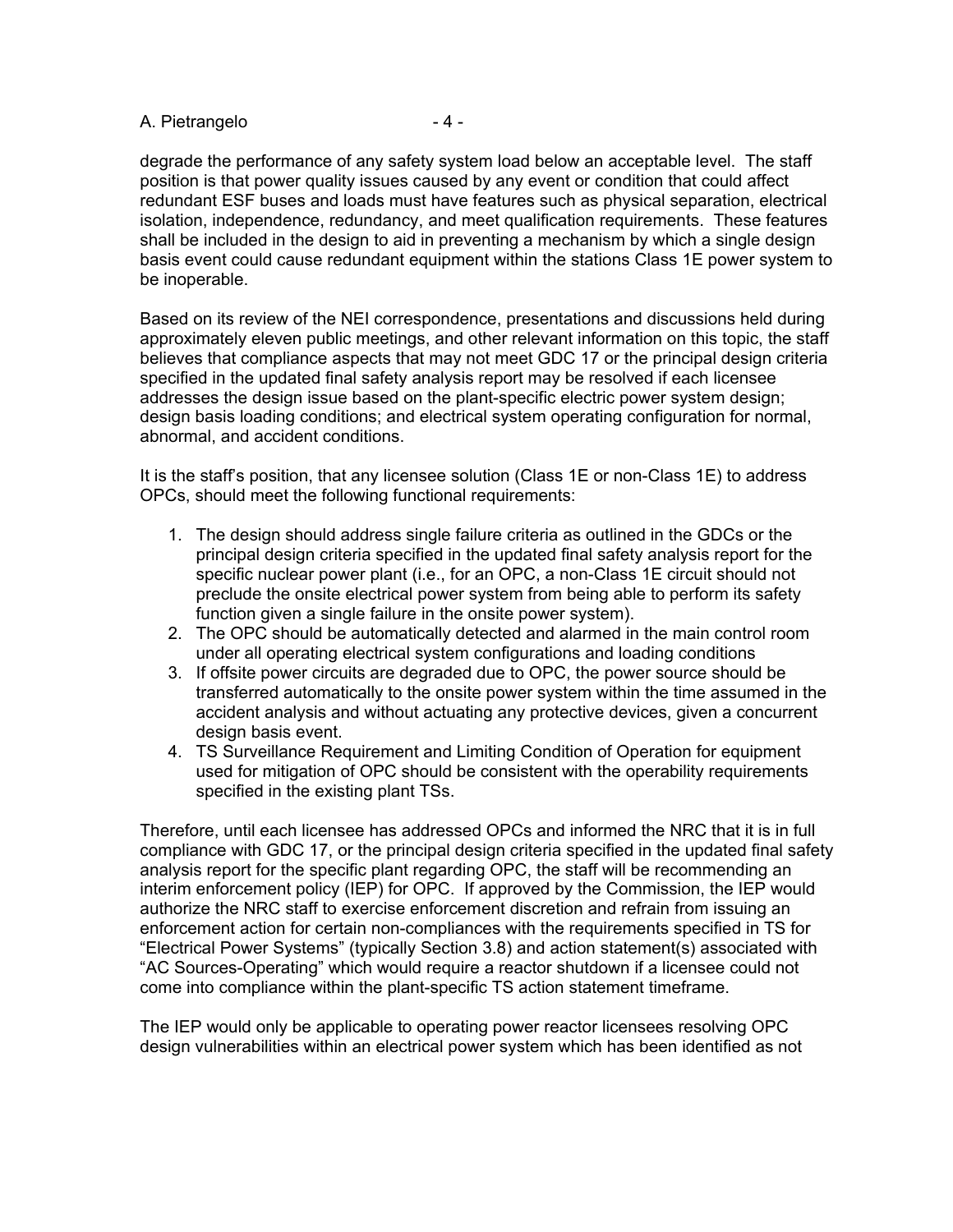## A. Pietrangelo  $-5 -$

conforming to the requirements of the current GDC 17, "Electric Power Systems," or the applicable principal design criteria in the updated final safety analysis report. The staff shared the draft IEP with the industry during a public meeting dated June 4, 2014. The staff published a draft Branch Technical Position (BTP 8-9) in the Federal Register to formally obtain public comments. The purpose of this BTP is to provide guidance to the staff in reviewing future licensing actions related to OPC in electric power systems. Comments received from the FR notice are currently under staff review and being appropriately evaluated and considered before the BTP is finalized.

To continue the NRC and industry's efforts to resolve and close-out Bulletin 2012-01, each licensee should do the following:

- 1. Provide a Commitment letter to the NRC stating that the OPC issue will be resolved in accordance with the schedule established in the industry initiative and how the solution addresses GDC 17 or the principal design criteria specified in the updated final safety analysis report for their specific nuclear power plant.
- 2. Develop and maintain a detailed plant-specific analysis and documentation which established the resolution of the OPC design vulnerability, including failure mode analysis that is available for NRC staff's audits or inspections.
- 3. Provide a close-out letter to the NRC when full compliance is achieved.

Should you or your staff have any questions, please contact my staff MaryJane Ross-Lee at (301) 415-3281 or Jacob Zimmerman at (301) 415-1220.

Sincerely,

**/RA/** 

 William M. Dean, Director Office of Nuclear Reactor Regulation

cc: G. Clefton, NEI M. Satorius M. Johnson